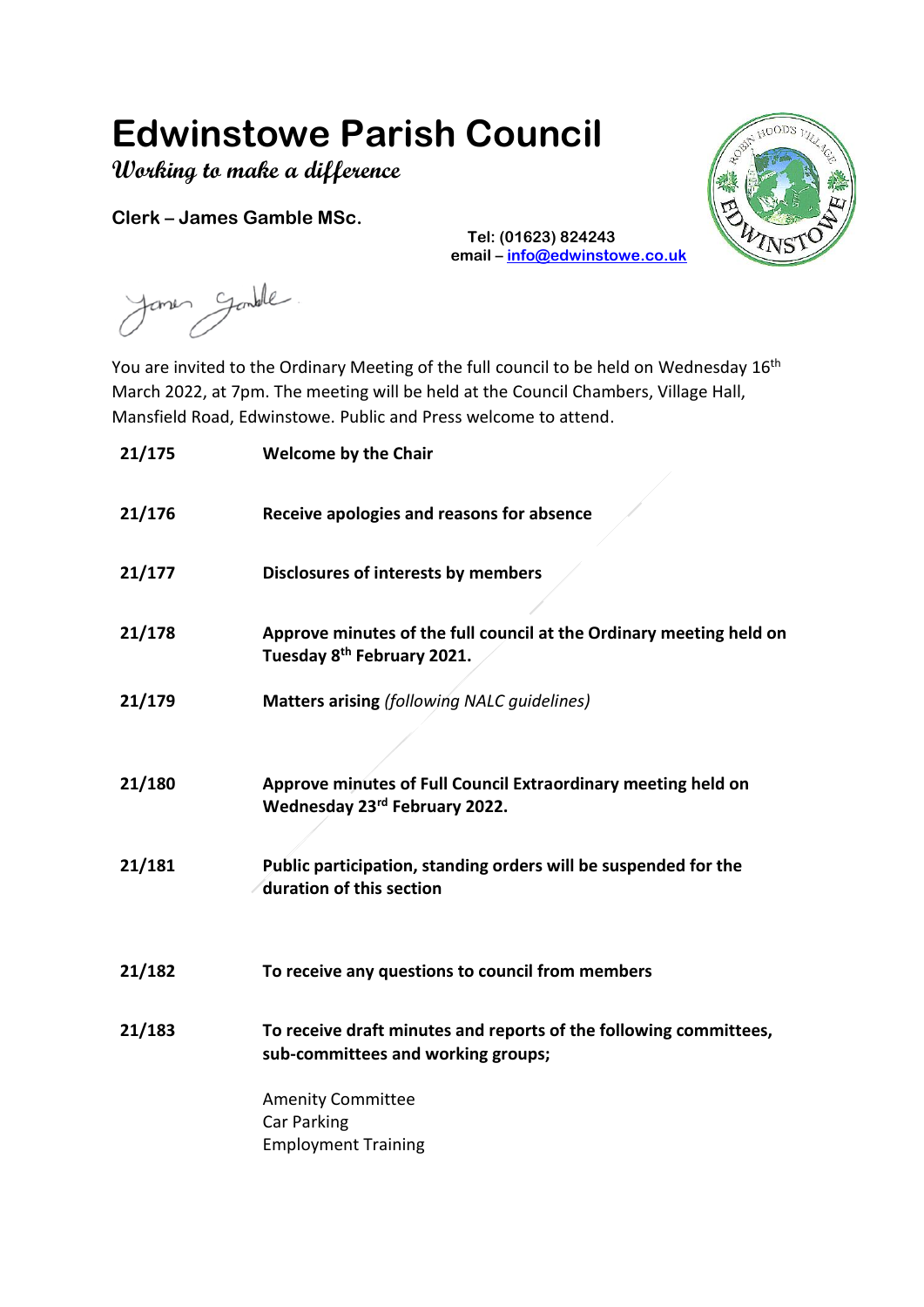| 21/184 | Agenda |
|--------|--------|
|--------|--------|

| I.    | Motion                                                                                                                                     |
|-------|--------------------------------------------------------------------------------------------------------------------------------------------|
|       | Proposed by Karen Peck                                                                                                                     |
|       | Seconded by Paul Peacock                                                                                                                   |
|       | To send to the Prime Minister and our local MP, the following<br>statement.                                                                |
|       | Edwinstowe Parish Council strongly urge the government to drop the<br>bureaucratic hurdles that are causing delays and implement a process |
|       | for speedy acceptance of refugees from the conflict in Ukraine into the<br>United Kingdom.                                                 |
| П.    | <b>Sherwood Fields Pavilion</b>                                                                                                            |
| Ш.    | S106                                                                                                                                       |
| IV.   | Queens Platinum Jubilee celebrations - grant                                                                                               |
| V.    | Car Parking                                                                                                                                |
| VI.   | <b>Grass Cutting</b>                                                                                                                       |
| VII.  | NSDC - Evening economy research                                                                                                            |
| VIII. | <b>Staffing</b>                                                                                                                            |
| IX.   | <b>Hanging Baskets</b>                                                                                                                     |
| Χ.    | Church clock maintenance                                                                                                                   |
|       |                                                                                                                                            |

#### **21/185 Correspondence**

- 1. NSDC night-time economy
- 2. Free School Presumption Thoresby Vale Free School
- 3. Police planning Queens Jubilee Celebrations
- 4. Resident allotment
- 5. NCC market stall enquiry
- 6. National Association of Civic Officers Tree Planting
- 7. Cemetery Turf enquiry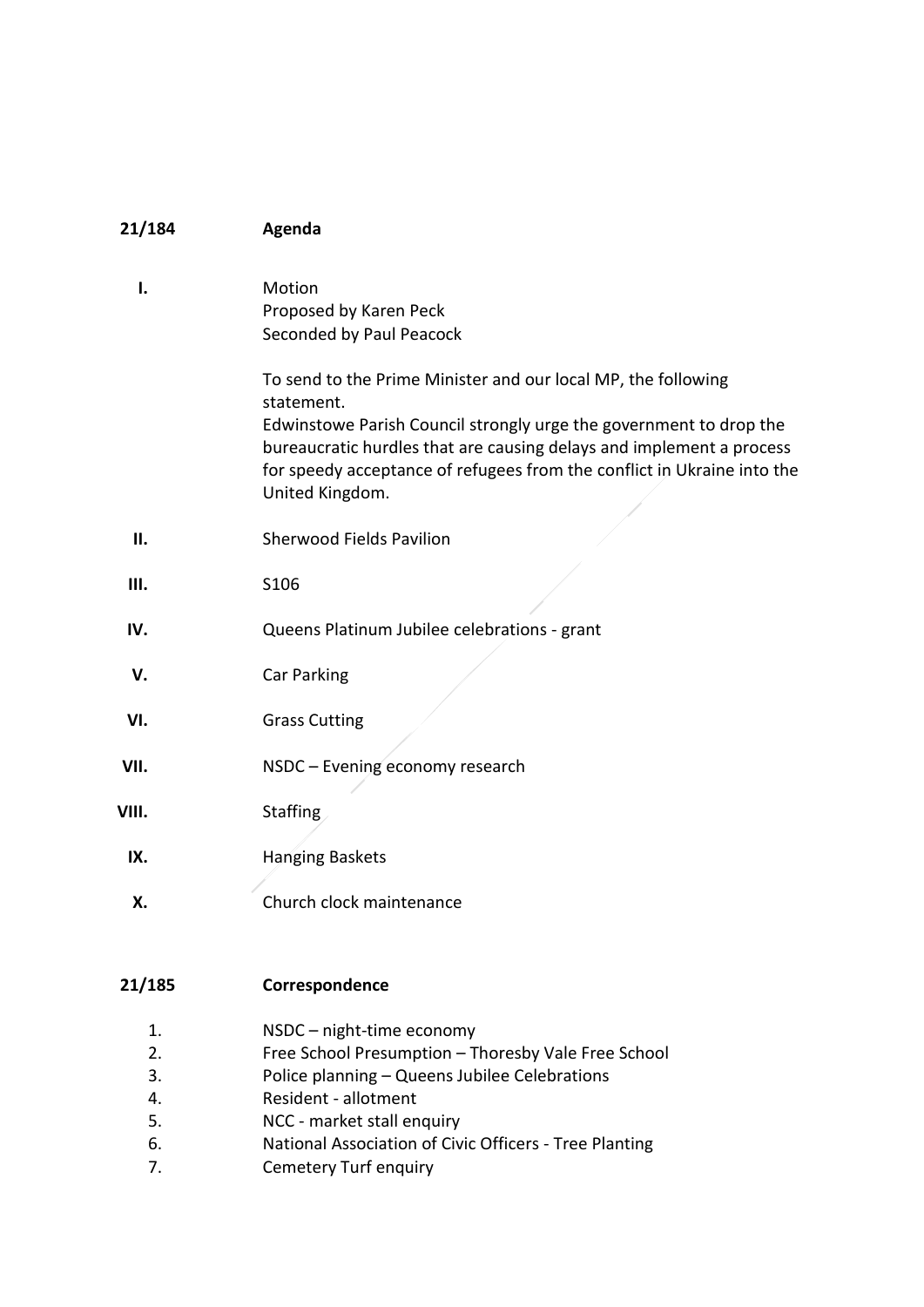#### 8. Ukrainian high street – Resident

#### **21/186 Financial Matters (to be referred to the finance committee, if necessary)**

#### **21/187 Invoices for approval**

| Date      | Payee                       | <b>Description</b>            | incl<br>Amount<br>(if<br><b>VAT</b><br>applicable) |
|-----------|-----------------------------|-------------------------------|----------------------------------------------------|
| 08.2.2022 | City Signs & Print          | <b>Christmas Banners</b>      | £ 247.20                                           |
| 08.2.2022 | <b>NALC Nottinghamshire</b> | <b>Employment training</b>    | £35.00                                             |
| 11.2.2022 | <b>Salaries</b>             | <b>Wages</b>                  | £4,529.45                                          |
| 22.2.2022 | <b>NALC Nottinghamshire</b> | <b>Employment training</b>    | £35.00                                             |
| 22.2.2022 | Perrys Motor Sales          | Van service & repairs         | £173.00                                            |
| 25.2.2022 | City Signs & Print          | Vehicle signage               | £ 218.08                                           |
| 25.2.2022 | <b>Salaries</b>             | Wages                         | £ 2,438.63                                         |
| 02.3.2022 | <b>NSDC</b>                 | Refuse collection             | £664.56                                            |
| 08.3.2022 | Thoresby                    | <b>Land Rental Allotments</b> | £499.66                                            |
| 11.3.2022 | <b>Salaries</b>             | <b>Wages</b>                  | £5,591.42                                          |

### **21/188 Direct Debits for approval**

| Date       | Payee                 | <b>Description</b> | Amount<br>incl<br>(if<br><b>VAT</b> |
|------------|-----------------------|--------------------|-------------------------------------|
|            |                       |                    | applicable)                         |
| 09.02.2022 | <b>UK Fuels Ltd</b>   | Fuel card          | £1.80                               |
| 10.2.2022  | <b>BT Plc</b>         | Telecoms           | £36.00                              |
| 17.2.2022  | Sage Global Accounts  | Payroll software   | £ 20.40                             |
| 21.2.2022  | <b>SSE Electrical</b> | Car Park lighting  | £35.23                              |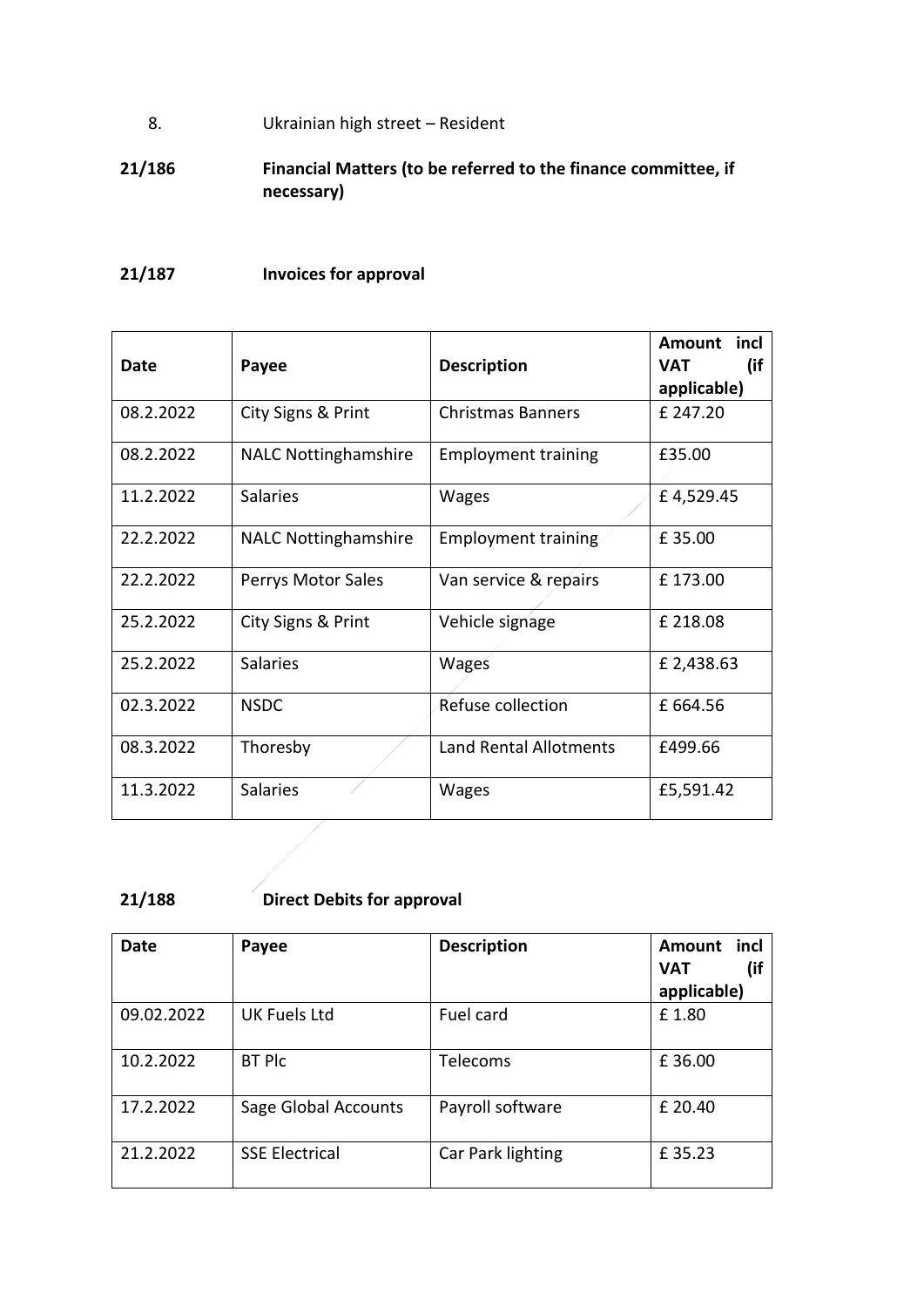| 23.2.2022 | <b>Chapel Street</b>   | Telecoms             | £55.78    |
|-----------|------------------------|----------------------|-----------|
| 23.2.2022 | <b>UK Fuels Ltd</b>    | Petrol/Diesel        | £88.36    |
| 28.2.2022 | <b>ALD Automotive</b>  | Van lease            | £334.80   |
| 01.3.2022 | <b>Screwfix Direct</b> | Amenity supplies     | £ 24.70   |
| 09.3.2022 | <b>UK Fuels Ltd</b>    | Petrol/Diesel        | £89.73    |
| 11.3.2022 | <b>Water Plus</b>      | <b>Water Charges</b> | £43.56    |
| 11.3.2022 | <b>Salaries</b>        | <b>Wages</b>         | £5,591.42 |

 $\frac{1}{\sqrt{2}}$ 

#### **21/189 Income**

| 03.2.2022 | Grant           | £1,500.00 |
|-----------|-----------------|-----------|
| 08.2.2022 | Magazine Advert | £75.00    |
| 09.2.2022 | Magazine Advert | £75.00    |
| 10.2.2022 | Magazine Advert | £ 100.00  |
| 10.2.2022 | Cemetery        | £350.00   |
| 11.2.2022 | Allotments      | £30.00    |
| 15.2.2022 | Allotments      | £30.00    |
| 16.2.2022 | Cemetery        | £120.00   |
| 16.2.2022 | Allotments      | £30.00    |
| 16.2.2022 | Allotments      | £45.00    |
| 16.2.2022 | Allotments      | £30.00    |
| 17.2.2022 | Allotments      | £ 60.00   |
| 17.2.2022 | Allotments      | £45.00    |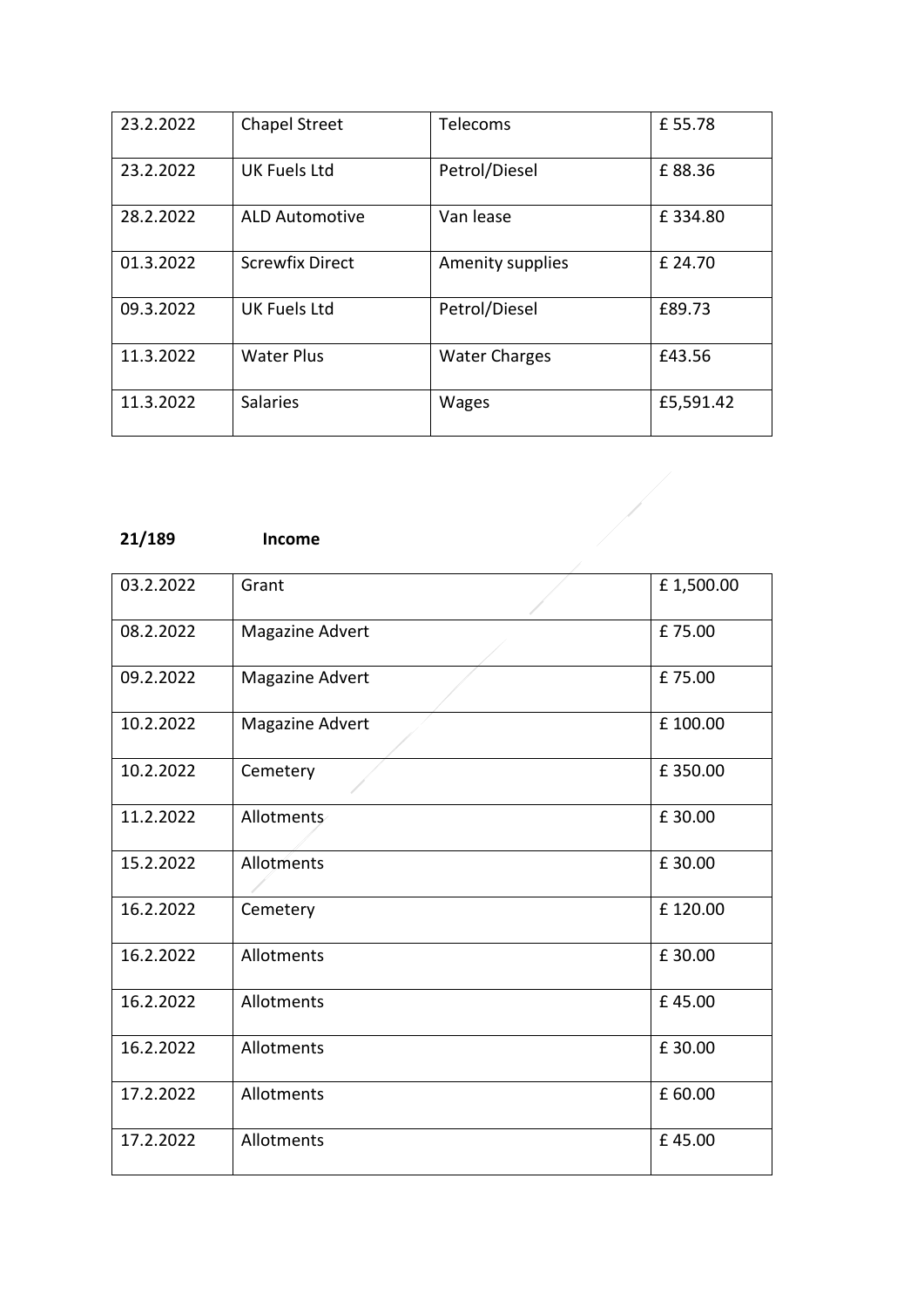| 18.2.2022  | Cemetery   | £170.00 |
|------------|------------|---------|
| 18.2.2022  | Allotments | £45.00  |
| 21.2.2022  | Allotments | £ 30.00 |
| 22.2.2022  | Cemetery   | £100.00 |
| 24.2.2022  | Allotments | £45.00  |
| 25.2.2022  | Allotments | £ 60.00 |
| 25.2.2022  | Allotments | £ 30.00 |
| 01.3.2022  | Cemetery   | £300.00 |
| 01.03.2022 | Cemetery   | £150.00 |
| 01.03.22   | Cemetery   | £60.00  |
| 01.3.2022  | Allotment  | £30.00  |
| 01.3.2022  | Allotment  | £30.00  |
| 01.3.2022  | Allotment  | £30.00  |
| 01.3.2022  | Allotment  | £30.00  |
| 01.3.0222  | Allotment  | £30.00  |
| 01.3.2022  | Allotment  | £30.00  |
| 03.3.2022  | Allotments | £45.00  |
| 07.3.2022  | Cemetery   | £160.00 |
| 07.3.2022  | Allotment  | £45.00  |
| 07.3.2022  | Cemetery   | £150.00 |
| 07.3.2022  | Allotment  | £30.00  |
| 07.3.2022  | Allotment  | £60.00  |
| 07.3.2022  | Allotment  | £30.00  |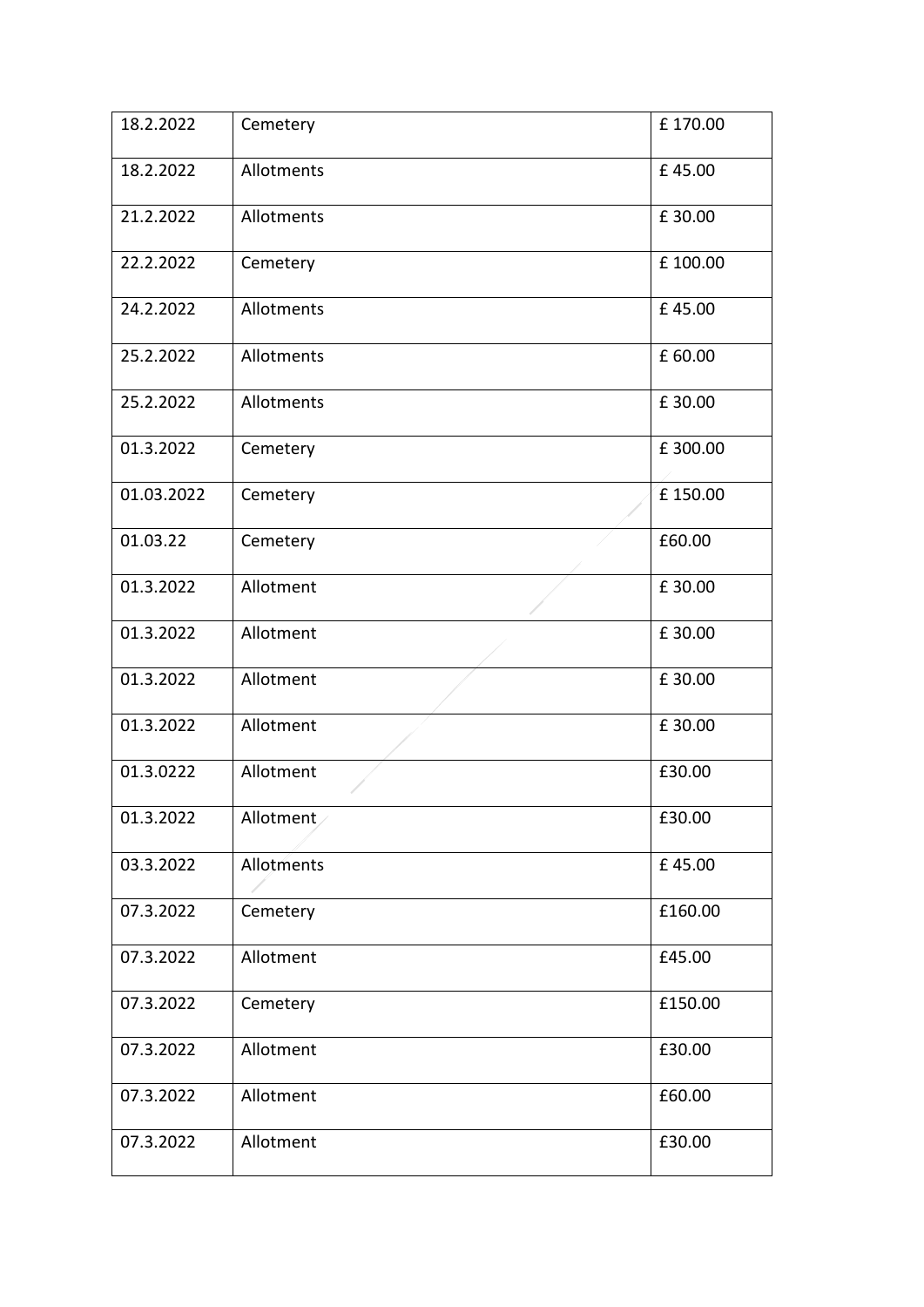| 08.3.2022 | Magazine     | £50.00    |
|-----------|--------------|-----------|
| 08.3.2022 | Allotment    | £60.00    |
| 08.3.2022 | Allotment    | £60.00    |
| 08.3.2022 | Credit       | £45.00    |
| 09.3.2022 | Allotment    | £30.00    |
| 09.3.2022 | Cemetery     | £160.00   |
| 09.3.2022 | Cemetery     | £25.00    |
| 10.3.2022 | Allotment    | £30.00    |
| 11.3.2022 | Insurance    | £2,500    |
|           | <b>TOTAL</b> | £7,140.00 |

| <b>BANK BALANCE</b> | $E$ 99,198.73 |
|---------------------|---------------|

| 21/190 | <b>Reports from County &amp; District Councillors (verbal report;</b><br>bullet points sent to the Clerk prior to meeting)                          |
|--------|-----------------------------------------------------------------------------------------------------------------------------------------------------|
| 21/191 | <b>Planning Matters</b>                                                                                                                             |
|        | <b>NONE</b>                                                                                                                                         |
|        |                                                                                                                                                     |
| 21/192 | To resolve to exclude the Press and public from the following<br>item(s) in accordance with The Public Bodies (Admissions to<br>Meetings) Act 1960. |
|        | <b>Confidential Matters</b>                                                                                                                         |
|        | <b>Staffing</b>                                                                                                                                     |